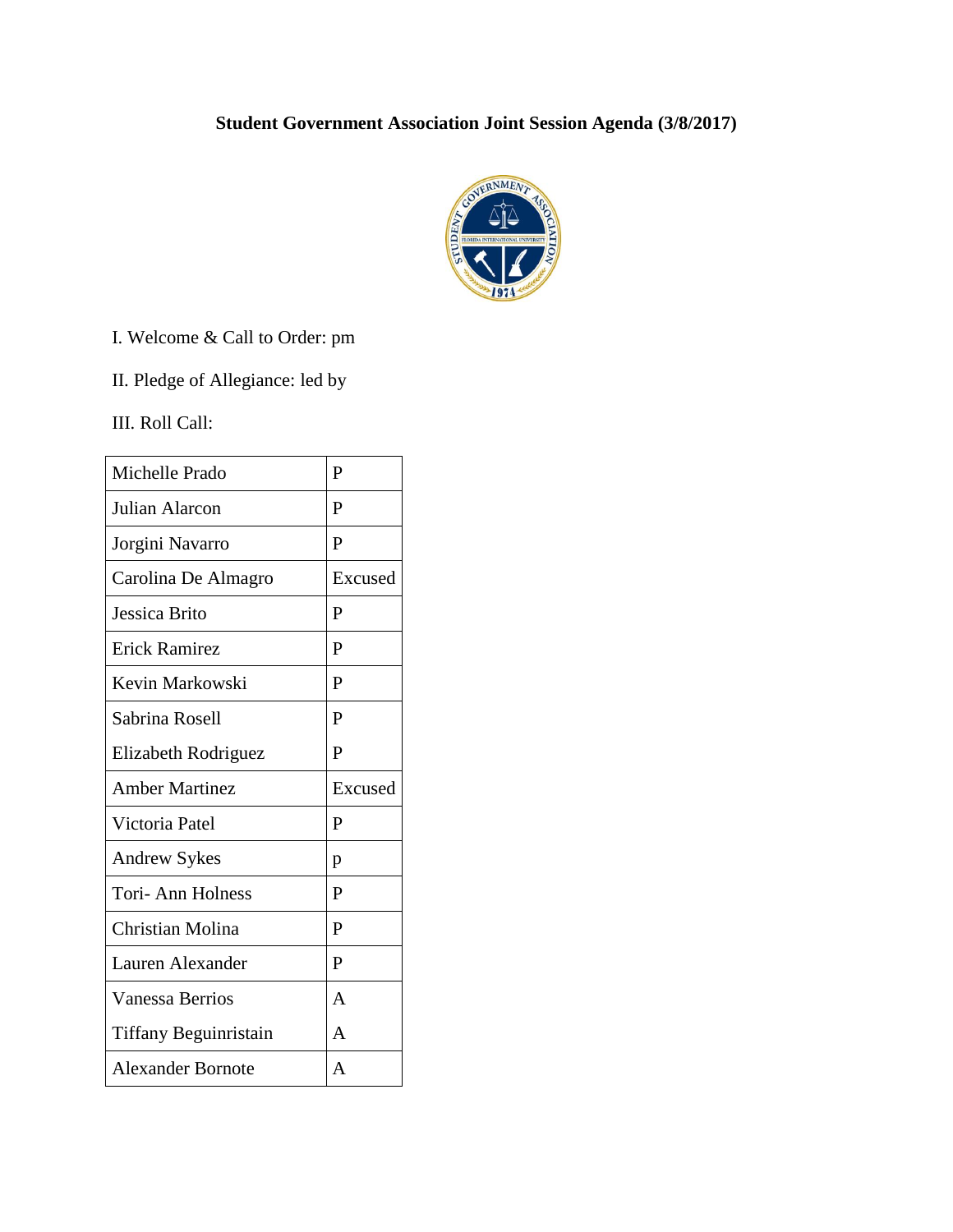| <b>Sharlene Buchely</b> | $\mathbf{P}$   |
|-------------------------|----------------|
| Kayla Cox               | $\mathbf{P}$   |
| Juan Duarte             | A              |
| Cooper Eisinger         | P              |
| Ashely Espinosa         | A              |
| <b>Stanley Evans</b>    | A              |
| Stephanie Gutierrez     | P              |
| Mary Corbin             | A              |
| Johnny Louis            | $\mathbf{P}$   |
| Mohammad-Taghi Moravej  | $\overline{A}$ |
| Mwai Osahar             | $\mathbf{P}$   |
| Johnathan Padilla       | A              |
| Jesus Pernia            | A              |
| <b>Monica Reyes</b>     | $\overline{A}$ |
| Gilbert Rodriguez       | A              |
| Simran Sakraney         | A              |
| Rocio Taveras           | $\mathbf{P}$   |
| Martin Villamizar       | $\mathbf{P}$   |
| Anjali Tripathi         | A              |
| Sasha Santti            | P              |
| Peter Hernandez         | P              |
| Mariana Restrepo        | A              |
| Antonia Passalacqua     | P              |
| John Ukenye             | P              |
| Kevin Orcel             | P              |
| Victoria Lockwood       | $\mathbf{P}$   |
| <b>Eric Jones</b>       | P              |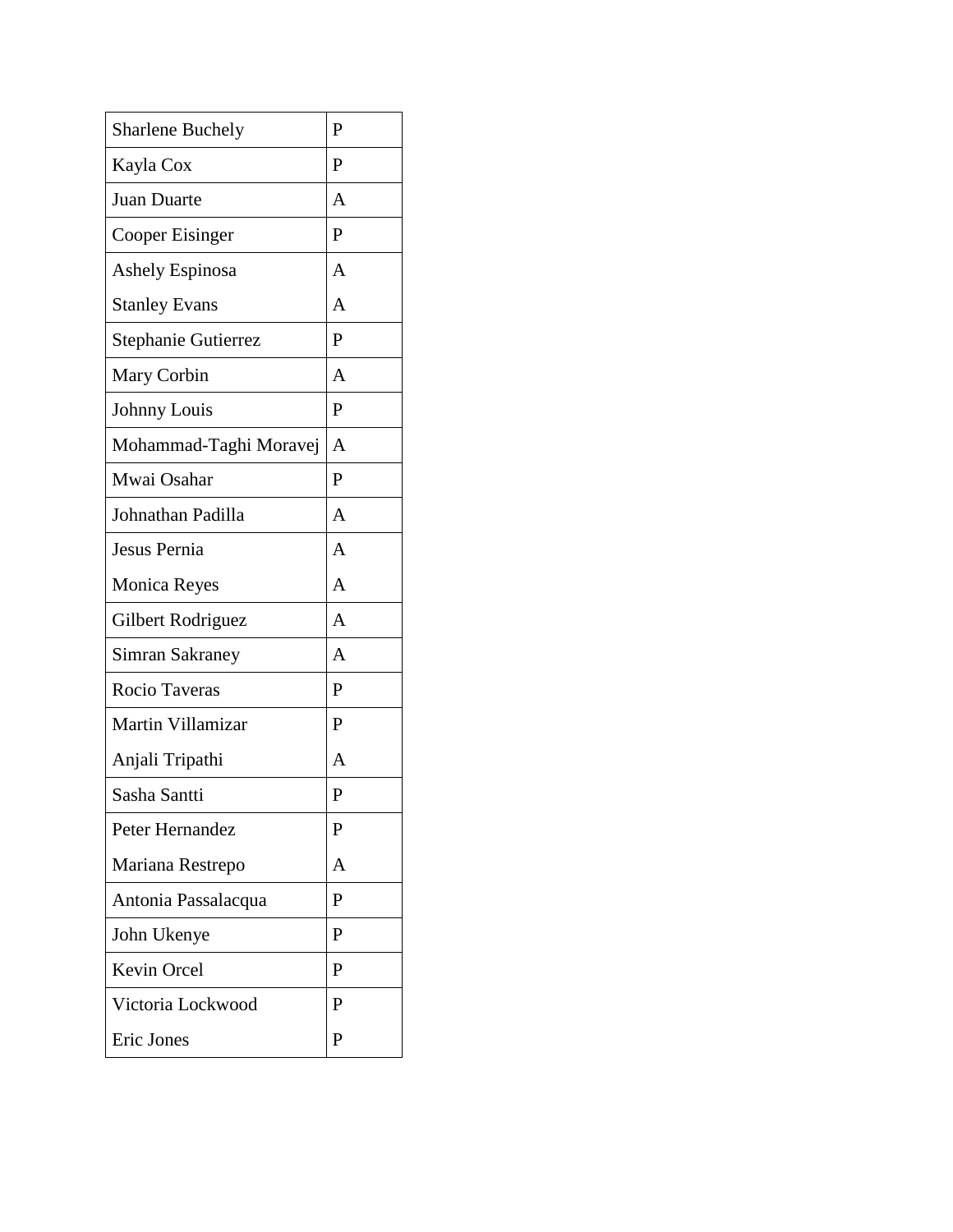## SGA Joint Session Reports 3.8.17

**Orientation** 

- IIII. Planning
- V. Agency Reports
- A. SPC (Diana Galiano)
- •
- B. Homecoming (Jordan Thompson)
- •
- C. BSU (Nykeema Radway)
- D. CSO (Stanley Evans II)
- •
- E. Multi-Faith Council ()
- •
- F. RHA (Arthur Isaacs)
- Mr and Mrs. Change of the world pageant
- Thursday after spring break
- Housing multi purpose room
- VI. Cabinet Reports
- A. Elections Commissioner (Jessica Brito)
	- A. Meet the Board
		- a. Elections Commissioner: Jessica Brito
		- b. Deputy Commissioner: Javier Martinez
		- c. Logistics: Janeth Gonzalez
		- d. Logistics: Jonathan Spanier
		- e. Media: Alejandra Diaz
	- B. Contact us at: election@fiu.edu
		- Office Hours: Monday 10-2 p.m., Wednesday 10-2 p.m., Friday 10-3p.m.

## II. Upcoming Events

- a. March 22nd : Housing & At Large Debate in GC 150 AT 1:30 p.m.
- b. March 28th : Meet your Candidate in GC at 12:00 p.m.
- c. March 31st : President & VP Debate in GC 150 12:00 p.m.
- d. March 27th March 31 st : Campaign Week
- III. Violations
- IV. Political Parties & Candidates have already been denied or approved
- V. Info Sessions One on Ones pending
- VI. Campaigning on social media #fiuelections17
- B. Marketing Coordinator (Interim: Amber Martinez)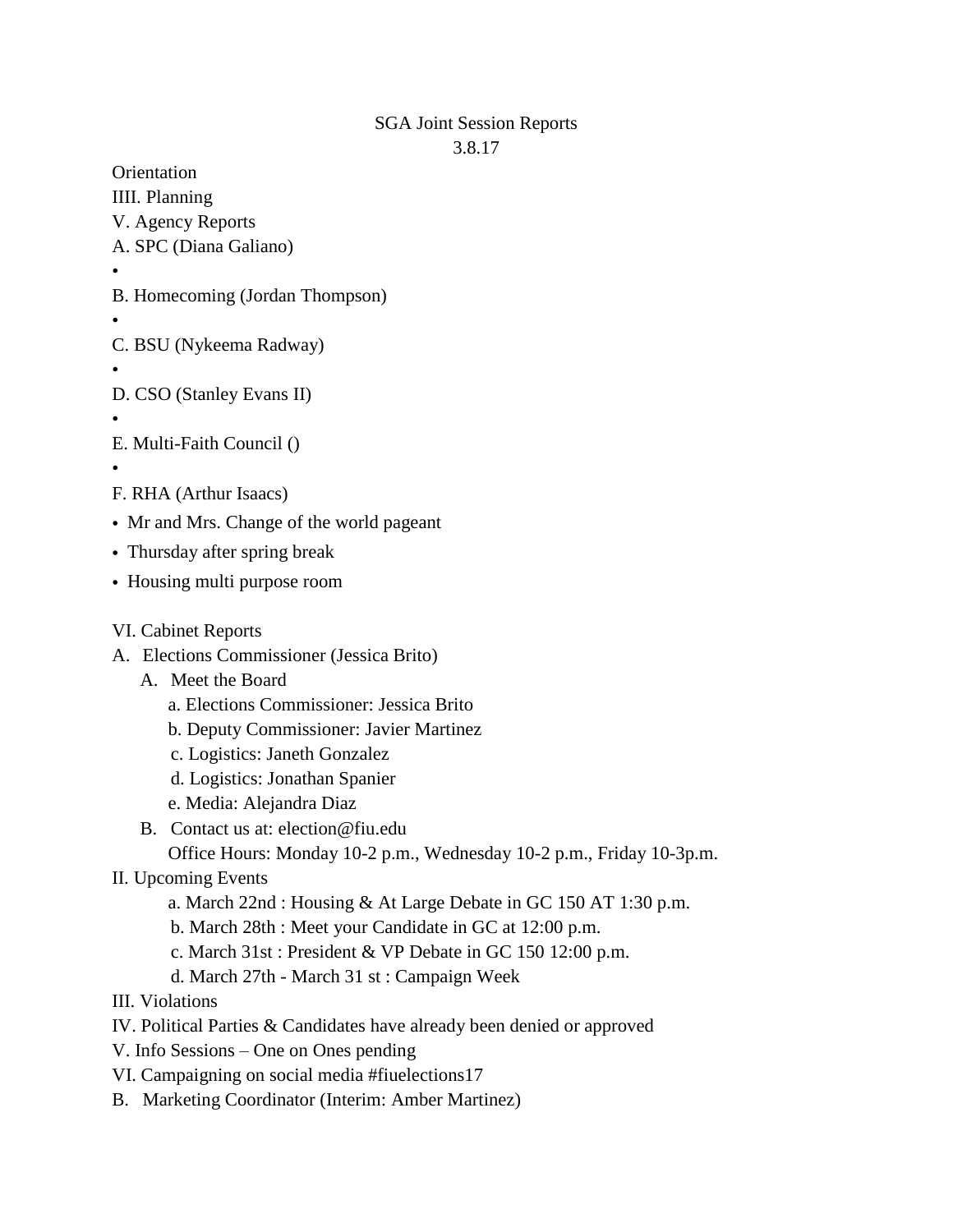- A. Created a google doc with all event proposal ideas.
- B. Let Amber know so she cant post it on social media
- C. Press Secretary (Carolina De Almagro)
	- A. The newsletter will be sent out by the end of this week so please if you had any events during the month of February and have any events coming up during the month of March, send me a small blurb about it. My email is [cdeal003@fiu.edu.](mailto:cdeal003@fiu.edu)
- D. Christian Molina
	- A. I give a shirt in the engineering campus
		- A. Will head over and hand out shirts given from the last I give a shirt.

VII. Senate Business

- B. Approval of Minutes
	- A. Senator Osahar Moves to approve last weeks minutes, senator Buchely seconds, and motion passes unanimously
- C. Confirmation
	- A. Elections Board Member
		- A. Julio Torres
			- A. Senator Taveras moves to vote by role acclamation, Senator Lockwood seconds, and motion fails

| Lauren Alexander        | Y            |
|-------------------------|--------------|
| Vanessa Berrios         | $\mathsf{A}$ |
| Tiffany Beguinristain   | A            |
| Alexander Bornote       | A            |
| <b>Sharlene Buchely</b> | Y            |
| Kayla Cox               | Y            |
| Juan Duarte             | $\mathsf{A}$ |
| Cooper Eisinger         | N            |
| Ashely Espinosa         | $\mathsf{A}$ |
| <b>Stanley Evans</b>    | $\mathsf{A}$ |
| Stephanie Gutierrez     | Y            |
| Mary Corbin             | $\mathsf{A}$ |
| Johnny Louis            | N            |
| Mohammad-Taghi Moravej  | A            |
| Mwai Osahar             | Abstain      |
| Johnathan Padilla       | Y            |
|                         |              |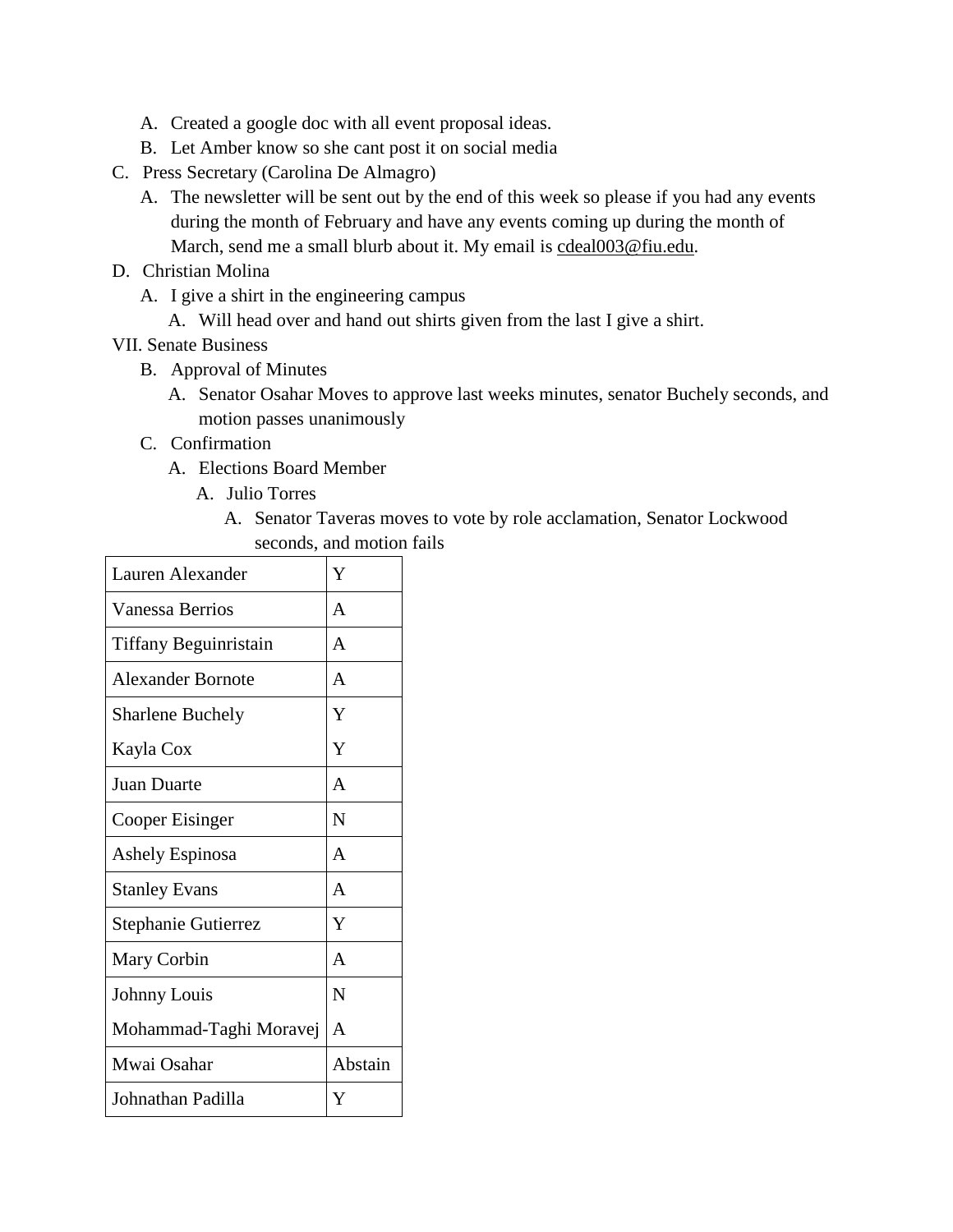| Jesus Pernia        |              |
|---------------------|--------------|
| Monica Reyes        | A            |
| Gilbert Rodriguez   | A            |
| Simran Sakraney     | A            |
| Rocio Taveras       | N            |
| Martin Villamizar   | N            |
| Anjali Tripathi     | N            |
| Sasha Santti        |              |
| Peter Hernandez     | N            |
| Mariana Restrepo    | $\mathsf{A}$ |
| Antonia Passalacqua | Y            |
| John Ukenye         | Abstain      |
| Kevin Orcel         | Y            |
| Victoria Lockwood   | Abstain      |
| Eric Jones          | Abstain      |

- B. Yay 7
- C. Nay 6
- D. Abstain 4
- B. Julio Torres will be approved as an elections board member
- D. Finance Request
	- A. Appropriation for David Riera
		- A. Senator Hernandez moves to bypass second reading, Senator jones seconds, and motion passes
		- B. Senator Jones moves to vote by roll call, senator Villamizar seconds

| Lauren Alexander        | Y |
|-------------------------|---|
| Vanessa Berrios         | А |
| Tiffany Beguinristain   | А |
| Alexander Bornote       | А |
| <b>Sharlene Buchely</b> | Y |
| Kayla Cox               | Y |
| <b>Juan Duarte</b>      |   |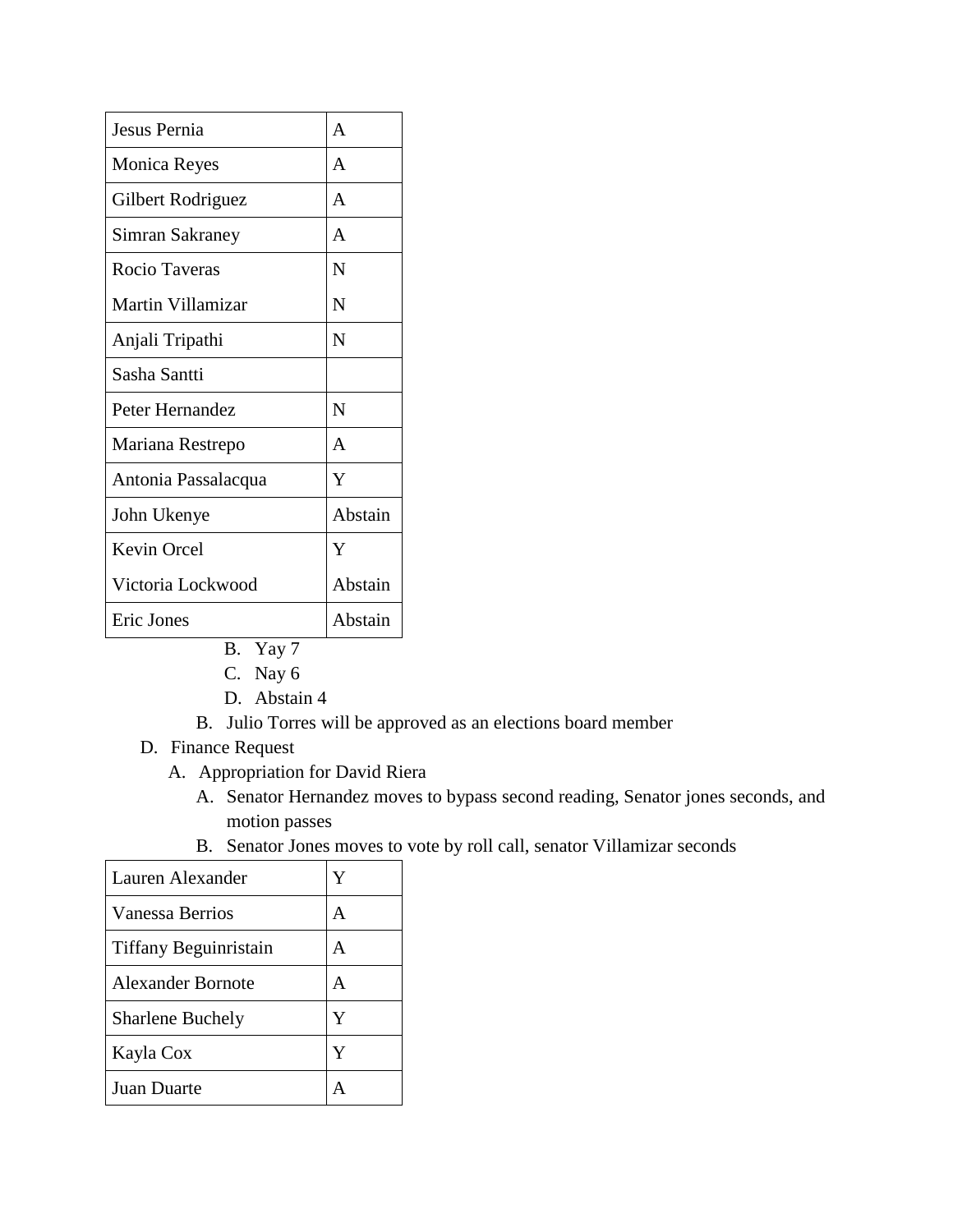| Cooper Eisinger        | Y |
|------------------------|---|
| <b>Ashely Espinosa</b> | A |
| <b>Stanley Evans</b>   | A |
| Stephanie Gutierrez    | Y |
| Mary Corbin            | A |
| Johnny Louis           | Y |
| Mohammad-Taghi Moravej | A |
| Mwai Osahar            | Y |
| Johnathan Padilla      | Y |
| Jesus Pernia           | A |
| <b>Monica Reyes</b>    | A |
| Gilbert Rodriguez      | A |
| Simran Sakraney        | A |
| Rocio Taveras          | Y |
| Martin Villamizar      | Y |
| Anjali Tripathi        | Y |
| Sasha Santti           |   |
| Peter Hernandez        | Y |
| Mariana Restrepo       | A |
| Antonia Passalacqua    | Y |
| John Ukenye            | Y |
| <b>Kevin Orcel</b>     | Y |
| Victoria Lockwood      | Y |
| Eric Jones             | Y |
|                        |   |

- C. Yay 17
- D. Nay 0
- E. Abstain 0
- B. Motion passes.
- E. Appropriation for Manuel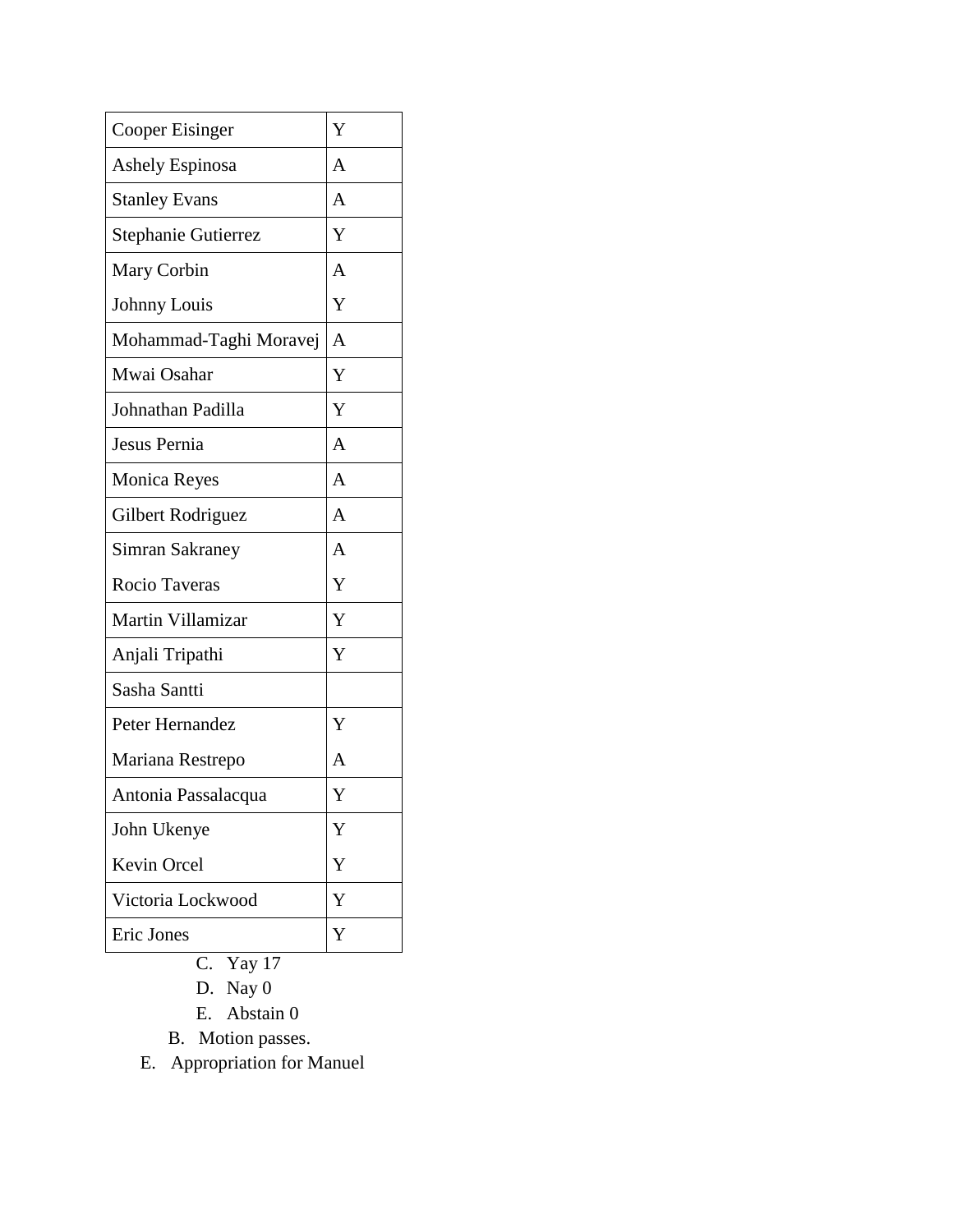- A. Senator Hernandez moves to bypass second reading, Senator Osahar seconds and motion passes
- B. Senator Jones moves to vote by roll call, senator Lockwood seconds and motion passes

| Lauren Alexander             | Y              |
|------------------------------|----------------|
| <b>Vanessa Berrios</b>       | A              |
| <b>Tiffany Beguinristain</b> | A              |
| <b>Alexander Bornote</b>     | A              |
| <b>Sharlene Buchely</b>      | Y              |
| Kayla Cox                    | Y              |
| Juan Duarte                  | $\overline{A}$ |
| Cooper Eisinger              | Y              |
| <b>Ashely Espinosa</b>       | $\overline{A}$ |
| <b>Stanley Evans</b>         | $\overline{A}$ |
| Stephanie Gutierrez          | Y              |
| Mary Corbin                  | A              |
| Johnny Louis                 | Y              |
| Mohammad-Taghi Moravej       | $\overline{A}$ |
| Mwai Osahar                  | Y              |
| Johnathan Padilla            | Y              |
| Jesus Pernia                 | $\overline{A}$ |
| Monica Reyes                 | $\overline{A}$ |
| Gilbert Rodriguez            | A              |
| Simran Sakraney              | A              |
| Rocio Taveras                | Y              |
| Martin Villamizar            | Y              |
| Anjali Tripathi              | Y              |
| Sasha Santti                 |                |
| Peter Hernandez              | Y              |
|                              |                |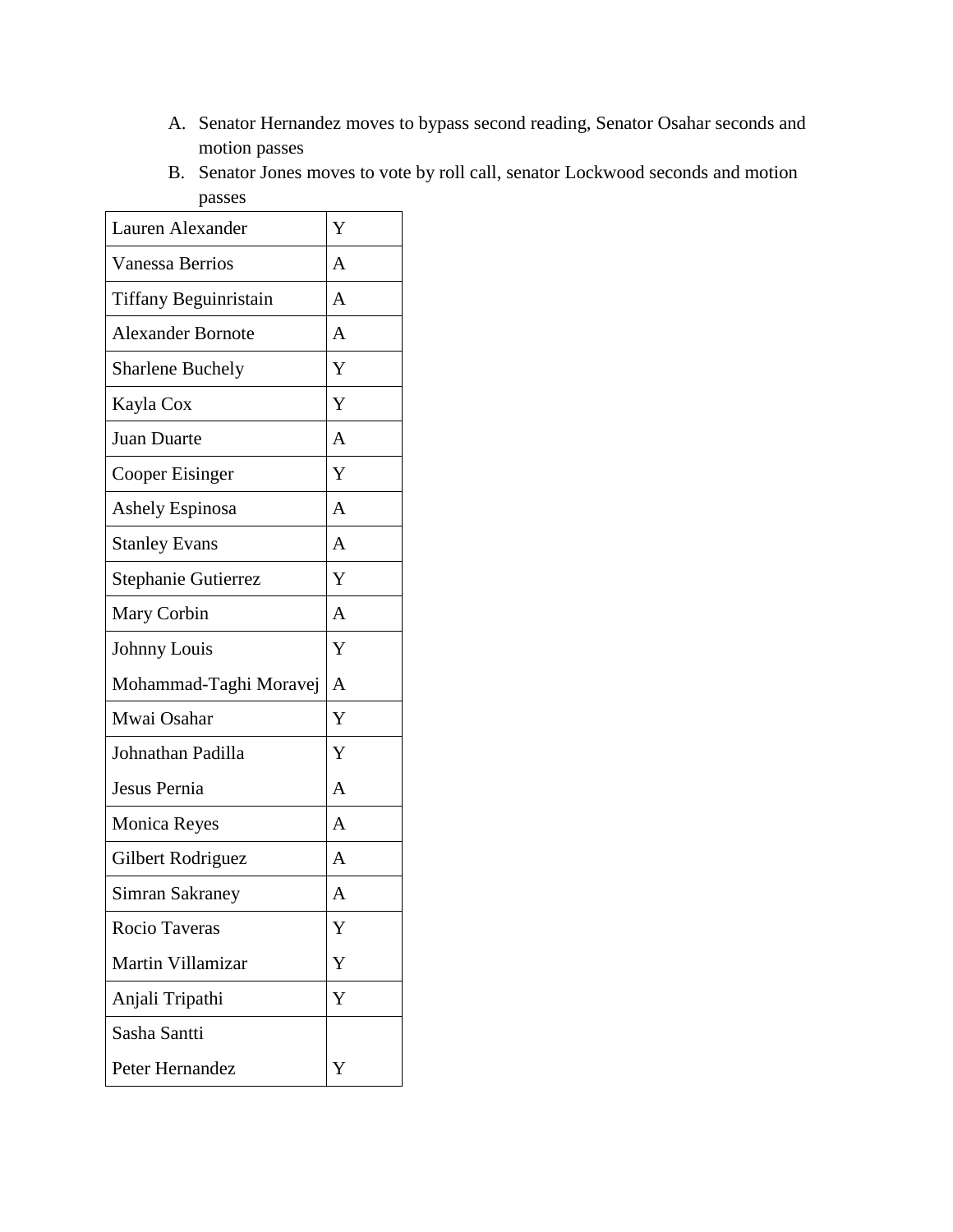| Mariana Restrepo    |   |
|---------------------|---|
| Antonia Passalacqua | Y |
| John Ukenye         | Y |
| Kevin Orcel         | Y |
| Victoria Lockwood   | Y |
| Eric Jones          |   |

- C. Yay 17
- D. Nay 0
- E. Abstain 0
- F. Motion passes
- F. Appropriation for Darnell Industrious
	- A. Senator Osahar moves to bypass second reading, senator hernandez seconds, and motion passes
	- B. Senator Louis moves to vote by roll call, senator Buchely seconds, and motion passes

| Lauren Alexander         | Y              |
|--------------------------|----------------|
| <b>Vanessa Berrios</b>   | A              |
| Tiffany Beguinristain    | A              |
| <b>Alexander Bornote</b> | A              |
| <b>Sharlene Buchely</b>  | Y              |
| Kayla Cox                | Y              |
| <b>Juan Duarte</b>       | A              |
| Cooper Eisinger          | Y              |
| <b>Ashely Espinosa</b>   | $\mathsf{A}$   |
| <b>Stanley Evans</b>     | A              |
| Stephanie Gutierrez      | Y              |
| Mary Corbin              | A              |
| Johnny Louis             | Y              |
| Mohammad-Taghi Moravej   | A              |
| Mwai Osahar              | Y              |
| Johnathan Padilla        | Y              |
| Jesus Pernia             | $\overline{A}$ |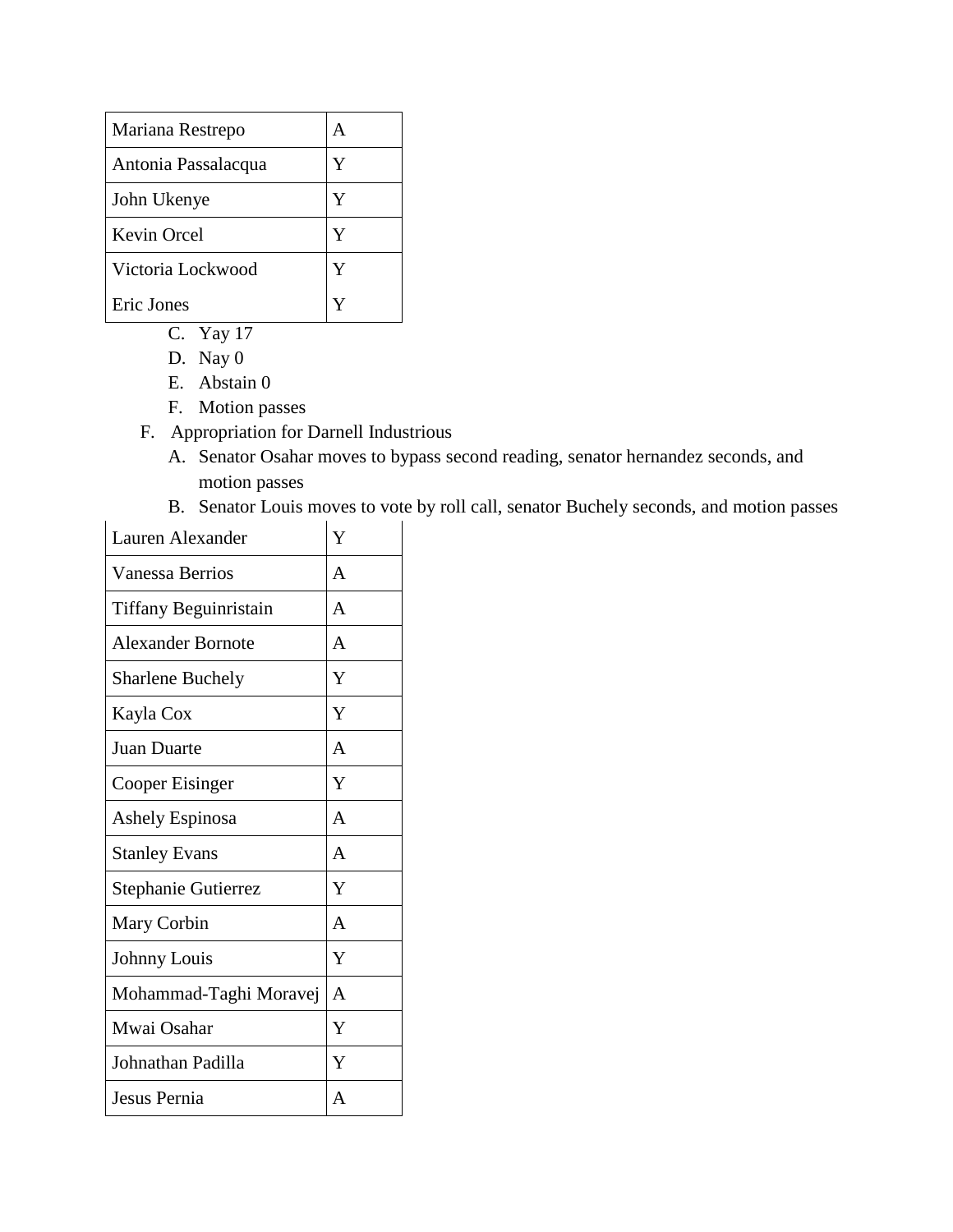| <b>Monica Reyes</b> | A |
|---------------------|---|
| Gilbert Rodriguez   | A |
| Simran Sakraney     | A |
| Rocio Taveras       | Y |
| Martin Villamizar   | Y |
| Anjali Tripathi     | Y |
| Sasha Santti        |   |
| Peter Hernandez     | Y |
| Mariana Restrepo    | A |
| Antonia Passalacqua | Y |
| John Ukenye         | Y |
| Kevin Orcel         | Y |
| Victoria Lockwood   | Y |
| Eric Jones          | Y |

- A. Yay 17
- B. Nay 0
- C. Abstain 0
- D. Motion Passes
- C. Appropration for Andre Arguelles
	- A. Senator Buchely moves to bypass second reading, senator Buchely seconds, and motion passes
	- B. Senator Jones moves to vote by role call, senator Louis seconds

| Lauren Alexander        | Y |
|-------------------------|---|
| Vanessa Berrios         | A |
| Tiffany Beguinristain   | A |
| Alexander Bornote       | A |
| <b>Sharlene Buchely</b> | Y |
| Kayla Cox               | Y |
| Juan Duarte             | A |
| Cooper Eisinger         | Y |
| Ashely Espinosa         | А |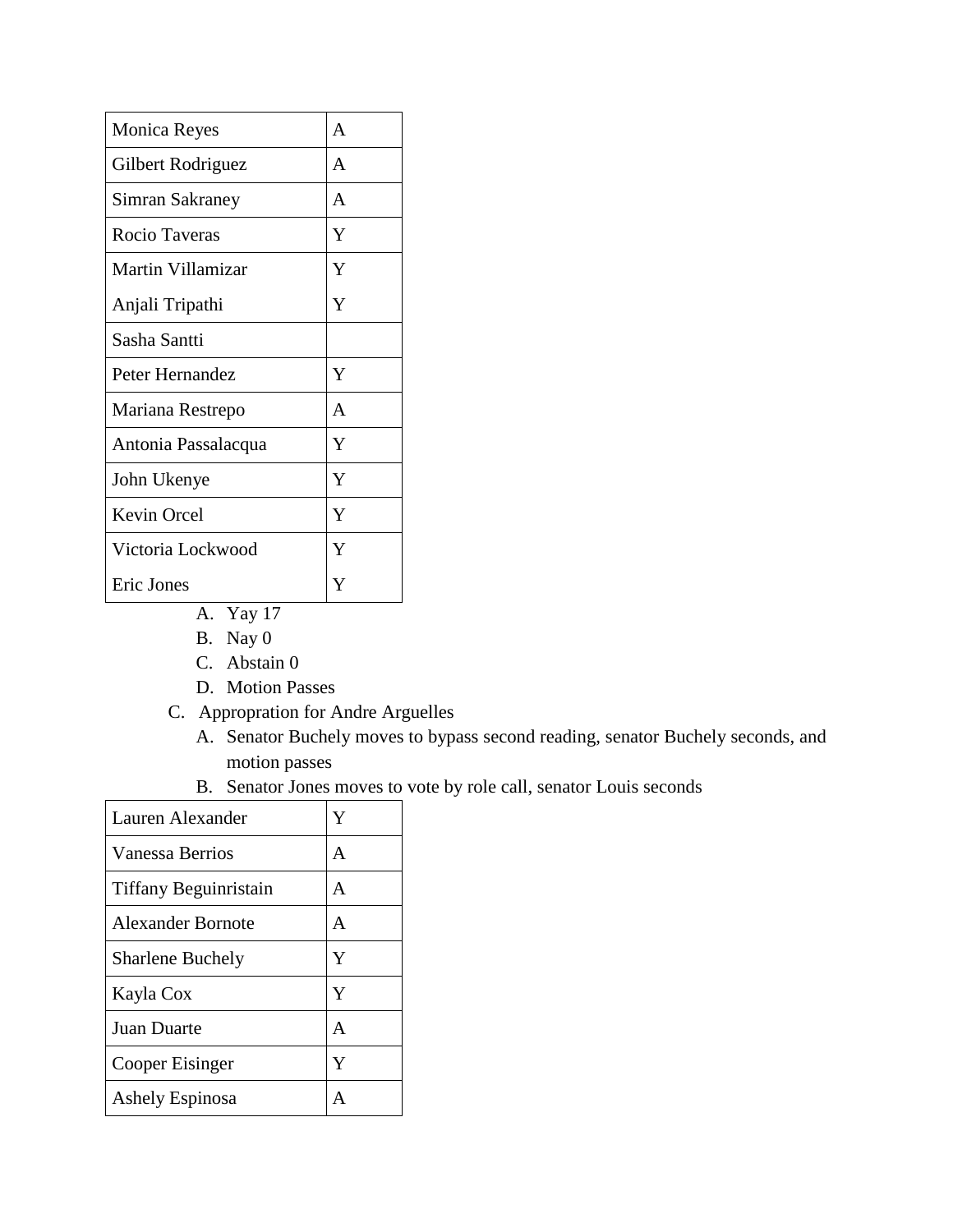| <b>Stanley Evans</b>       | A              |
|----------------------------|----------------|
| <b>Stephanie Gutierrez</b> | Y              |
| Mary Corbin                | A              |
| Johnny Louis               | Y              |
| Mohammad-Taghi Moravej     | $\overline{A}$ |
| Mwai Osahar                | Y              |
| Johnathan Padilla          | Y              |
| Jesus Pernia               | $\overline{A}$ |
| Monica Reyes               | A              |
| Gilbert Rodriguez          | $\overline{A}$ |
| Simran Sakraney            | $\overline{A}$ |
| Rocio Taveras              | Y              |
| Martin Villamizar          | Y              |
| Anjali Tripathi            | Y              |
| Sasha Santti               |                |
| Peter Hernandez            | Y              |
| Mariana Restrepo           | A              |
| Antonia Passalacqua        | Y              |
| John Ukenye                | Y              |
| <b>Kevin Orcel</b>         | Y              |
| Victoria Lockwood          |                |
|                            | Y              |
| Eric Jones                 | Y              |

- C. Yay 17
- D. Nay 0
- E. Abstain 0
- F. Motion passes

VIII. Break Out Session

During this 15 minute portion of Cabinet time, members from Senate and Cabinet will exchange ideas and hopefully form partnerships for Spring projects. Cabinet members will have a sheet with their name, position, and upcoming projects or events, and any pertinent doodles will be up